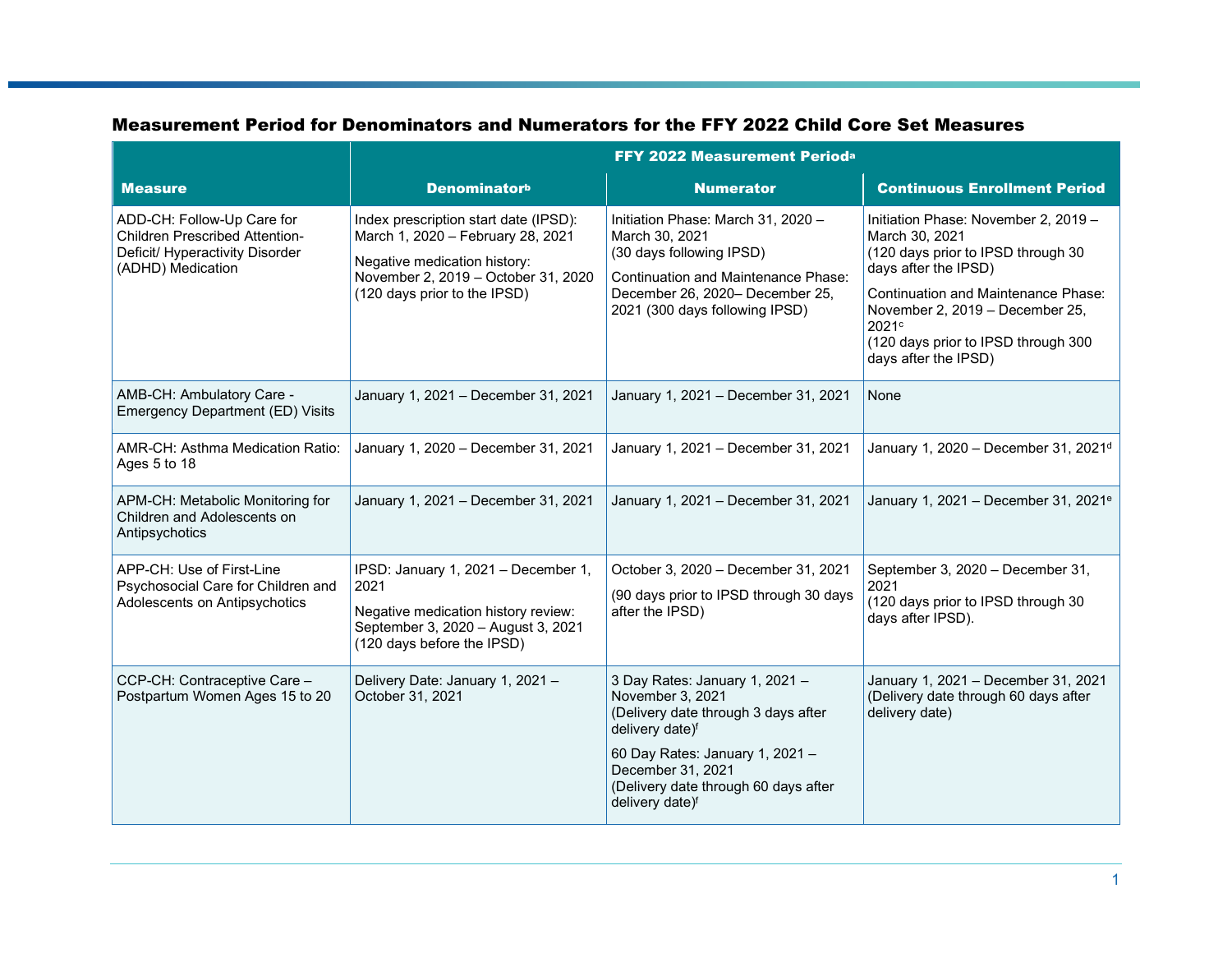|                                                                                                                                                                                                                          | FFY 2022 Measurement Perioda                                                                   |                                                                                                                                                                                                                           |                                                                                                       |
|--------------------------------------------------------------------------------------------------------------------------------------------------------------------------------------------------------------------------|------------------------------------------------------------------------------------------------|---------------------------------------------------------------------------------------------------------------------------------------------------------------------------------------------------------------------------|-------------------------------------------------------------------------------------------------------|
| <b>Measure</b>                                                                                                                                                                                                           | <b>Denominatorb</b>                                                                            | <b>Numerator</b>                                                                                                                                                                                                          | <b>Continuous Enrollment Period</b>                                                                   |
| CCW-CH: Contraceptive Care - All<br>Women Ages 15 to 20                                                                                                                                                                  | January 1, 2021 - December 31, 2021                                                            | January 1, 2021 - December 31, 2021 <sup>f</sup>                                                                                                                                                                          | January 1, 2021 - December 31, 2021 <sup>e</sup>                                                      |
| CDF-CH: Screening for Depression<br>and Follow-Up Plan: Ages 12 to 17                                                                                                                                                    | January 1, 2021 - December 31, 2021                                                            | January 1, 2021 - December 31, 2021                                                                                                                                                                                       | None                                                                                                  |
| CHL-CH: Chlamydia Screening in<br>Women Ages 16 to 20                                                                                                                                                                    | January 1, 2021 - December 31, 2021                                                            | January 1, 2021 - December 31, 2021                                                                                                                                                                                       | January 1, 2021 - December 31, 2021 <sup>e</sup>                                                      |
| CIS-CH: Childhood Immunization<br><b>Status</b>                                                                                                                                                                          | 2nd birthday: January 1, 2021 -<br>December 31, 2021                                           | January 1, 2019 - December 31, 2021<br>(Birth through 2nd birthday) <sup>g</sup>                                                                                                                                          | January 1, 2020 - December 31, 2021 <sup>e</sup><br>(12 months prior to 2nd birthday)                 |
| CPC-CH: Consumer Assessment of<br><b>Healthcare Providers and Systems</b><br>(CAHPS®) Health Plan Survey 5.1H<br>- Child Version Including Medicaid<br>and Children with Chronic<br><b>Conditions Supplemental Items</b> | Not applicable (varies by survey<br>question; most questions reference "the<br>last 6 months") | Not applicable (varies by survey<br>question; most questions reference "the<br>last 6 months")                                                                                                                            | July 1, 2021 - December 31, 2021 <sup>h</sup>                                                         |
| DEV-CH: Developmental Screening<br>in the First Three Years of Life                                                                                                                                                      | 1st, 2nd, or 3rd birthday: January 1,<br>2021 - December 31, 2021                              | January 1, 2020 - December 31, 2021<br>(12 months prior to 1st, 2nd, or 3rd<br>birthday)                                                                                                                                  | January 1, 2020 - December 31, 2021 <sup>e</sup><br>(12 months prior to 1st, 2nd, or 3rd<br>birthday) |
| FUA-CH: Follow-Up After<br><b>Emergency Department Visit for</b><br>Alcohol and Other Drug Abuse<br>Dependence: Ages 13 to 17                                                                                            | ED visit date: January 1, 2021 -<br>December 1, 2021                                           | 7 Day Follow-up: January 1, 2021 -<br>December 8, 2021 (ED visit date<br>through 7 days after visit date)<br>30 Day Follow-up: January 1, 2021 -<br>December 31, 2021 (ED visit date<br>through 30 days after visit date) | January 1, 2021 - December 31, 2021<br>(ED visit date through 30 days after<br>visit date)            |
| FUH-CH: Follow-Up After<br><b>Hospitalization for Mental Illness:</b><br>Ages 6 to 17                                                                                                                                    | Discharge date: January 1, 2021 -<br>December 1, 2021                                          | 7 Day Follow-up: January 2, 2021 -<br>December 8, 2021<br>(7 days after discharge date)<br>30 Day Follow-up: January 2, 2021 -<br>December 31, 2021<br>(30 days after discharge date)                                     | January 1, 2021 - December 31, 2021<br>(30 days after discharge date)                                 |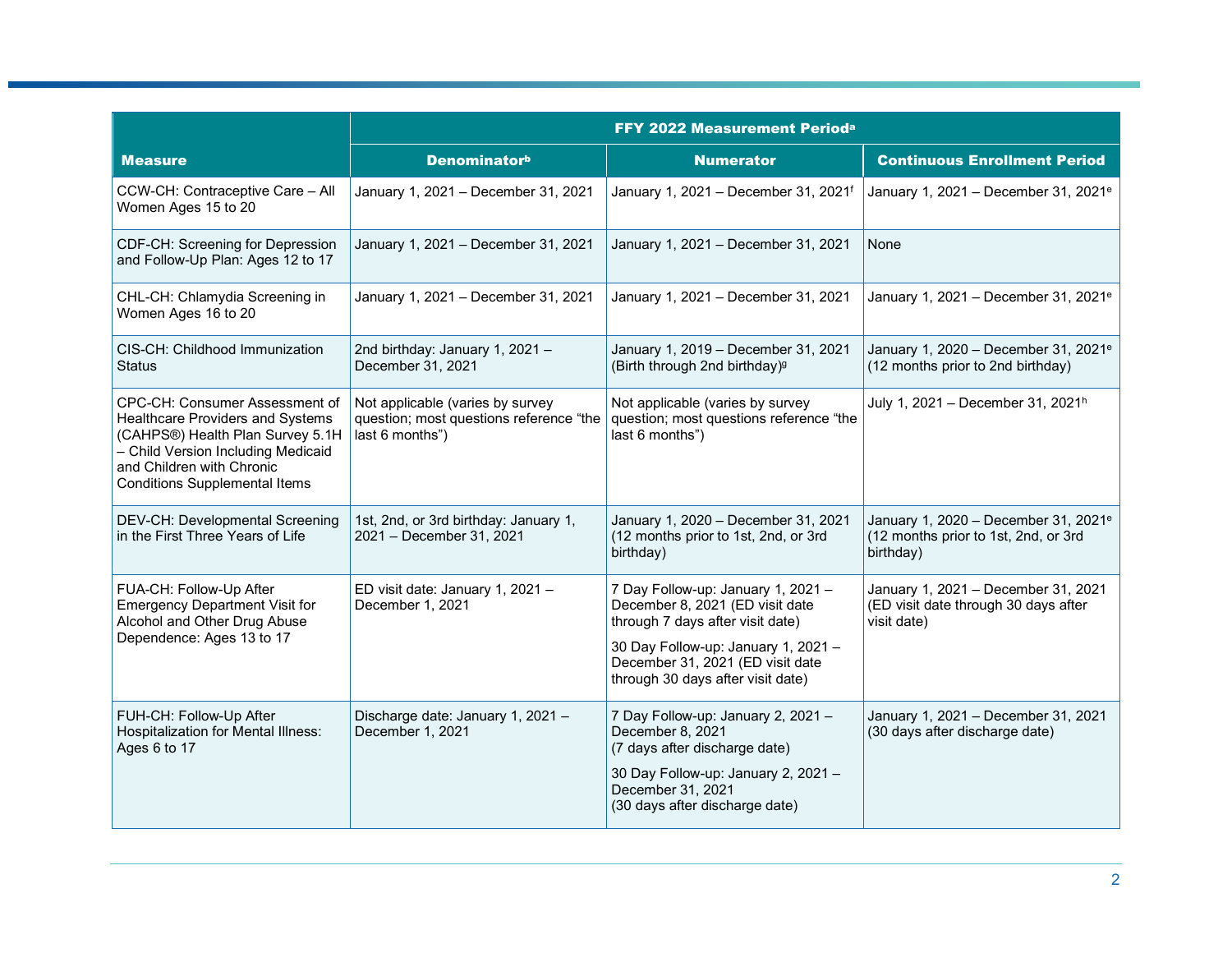|                                                                                                  | FFY 2022 Measurement Perioda                          |                                                                                                                |                                                                                                               |
|--------------------------------------------------------------------------------------------------|-------------------------------------------------------|----------------------------------------------------------------------------------------------------------------|---------------------------------------------------------------------------------------------------------------|
| <b>Measure</b>                                                                                   | <b>Denominatorb</b>                                   | <b>Numerator</b>                                                                                               | <b>Continuous Enrollment Period</b>                                                                           |
| FUM-CH: Follow-Up After<br><b>Emergency Department Visit for</b><br>Mental Illness: Ages 6 to 17 | ED visit date: January 1, 2021 -<br>December 1, 2021  | 7 Day Follow-up: January 1, 2021 -<br>December 8, 2021 (ED visit date<br>though 7 days after visit date)       | January 1, 2021 - December 31, 2021<br>(ED visit date through 30 days after<br>visit date)                    |
|                                                                                                  |                                                       | 30 Day Follow-up: January 1, 2021 -<br>December 31, 2021 (ED visit date<br>through 30 days after visit date)   |                                                                                                               |
| IMA-CH: Immunizations for<br>Adolescents                                                         | 13th birthday: January 1, 2021 -<br>December 31, 2021 | Meningococcal Rate: January 1, 2019 -<br>December 31, 2021<br>(11th through 13th birthday)                     | January 1, 2020 - December 31, 2021 <sup>e</sup><br>(12 months prior to 13th birthday)                        |
|                                                                                                  |                                                       | Tdap Rate: January 1, 2018 -<br>December 31, 2021<br>(10th through 13th birthday)                              |                                                                                                               |
|                                                                                                  |                                                       | HPV Rate: January 1, 2017 -<br>December 31, 2021<br>(9th through 13th birthday)                                |                                                                                                               |
| LBW-CH: Live Births Weighing Less<br>than 2,500 Grams                                            | Birth date: January 1, 2021 -<br>December 31, 2021    | January 1, 2021 - December 31, 2021                                                                            | None                                                                                                          |
| LRCD-CH: Low-Risk Cesarean<br>Delivery                                                           | Birth date: January 1, 2021 -<br>December 31, 2021    | January 1, 2021 - December 31, 2021                                                                            | None                                                                                                          |
| OEV-CH: Oral Evaluation, Dental<br><b>Services</b>                                               | January 1, 2021 - December 31, 2021                   | January 1, 2021 - December 31, 2021                                                                            | January 1, 2021 - December 31, 2021<br>(180 days during measurement year)                                     |
| PPC-CH: Prenatal and Postpartum<br>Care: Timeliness of Prenatal Care                             | Delivery date: October 8, 2020 -<br>October 7, 2021   | January 2, 2020 - October 6, 2021<br>(280 days prior to delivery date through<br>the day before delivery date) | August 26, 2020 - December 6, 2021<br>(43 days prior to delivery date through<br>60 days after delivery date) |
| SFM-CH: Sealant Receipt on<br><b>Permanent First Molars</b>                                      | 10th Birthday: January 1, 2021 -<br>December 31, 2021 | January 1, 2017 - December 31, 2021<br>(48 months prior to the 10th birthday) <sup>i</sup>                     | January 1, 2020 - December 31, 2021<br>(12 months prior to 10th birthday) <sup>e</sup>                        |
| TFL-CH: Topical Fluoride for<br>Children                                                         | January 1, 2021 - December 31, 2021                   | January 1, 2021 - December 31, 2021                                                                            | January 1, 2021 - December 31, 2021 <sup>j</sup>                                                              |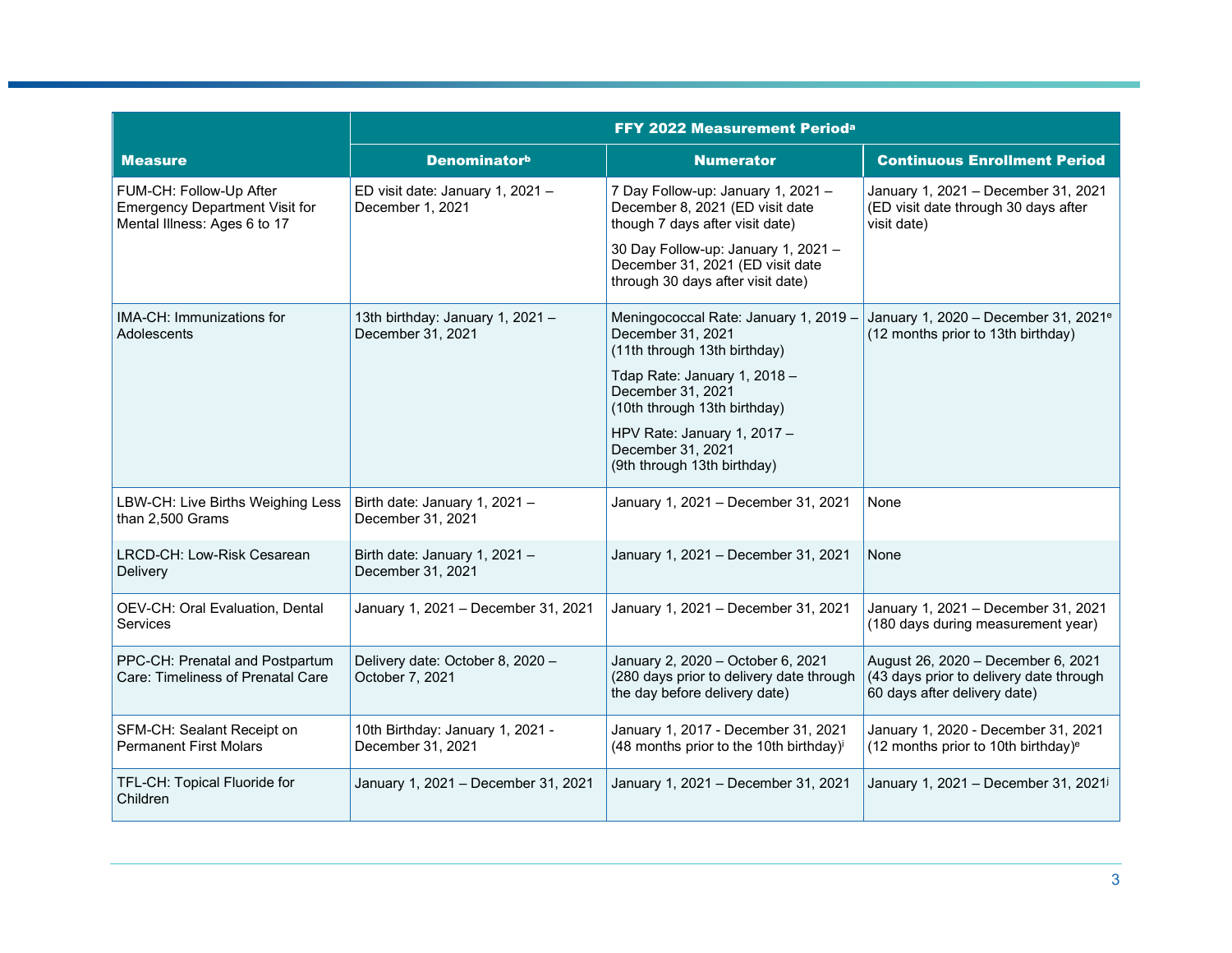|                                                                                                                | <b>FFY 2022 Measurement Perioda</b>                                                                                                                                                                                                                                                                                                   |                                                                                                                                                                                                                                                                                                                                   |                                                                                                                                                                                                                                                                                            |  |
|----------------------------------------------------------------------------------------------------------------|---------------------------------------------------------------------------------------------------------------------------------------------------------------------------------------------------------------------------------------------------------------------------------------------------------------------------------------|-----------------------------------------------------------------------------------------------------------------------------------------------------------------------------------------------------------------------------------------------------------------------------------------------------------------------------------|--------------------------------------------------------------------------------------------------------------------------------------------------------------------------------------------------------------------------------------------------------------------------------------------|--|
| <b>Measure</b>                                                                                                 | <b>Denominatorb</b>                                                                                                                                                                                                                                                                                                                   | <b>Numerator</b>                                                                                                                                                                                                                                                                                                                  | <b>Continuous Enrollment Period</b>                                                                                                                                                                                                                                                        |  |
| W30-CH: Well-Child Visits in the<br>First 30 Months of Life                                                    | Rate 1: Well-Child Visits in the First 15<br>Months<br>15th month birthday (90 days after<br>child's first birthday): January 1, 2021 -<br>December 31, 2021<br>Rate 2: Well-Child Visits for Age 15<br>Months - 30 Months<br>30th month birthday (180 days after<br>child's second birthday): January 1,<br>2021 - December 31, 2021 | Rate 1: Well-Child Visits in the First 15<br>Months: October 1, 2019 - December<br>31.2021<br>(Date of birth through 15 <sup>th</sup> month<br>birthday)<br>Rate 2: Well-Child Visits for Age 15<br>Months - 30 Months: October 2, 2019 -<br>December 31, 2021<br>(Day after the 15 month birthday)<br>through 30 month birthday) | Rate 1: Well-Child Visits in the First 15<br>Months: November 1, 2019 -<br>December 31, 2021 (31 days - age 15<br>months) <sup>e</sup><br>Rate 2: Well-Child Visits for Age 15<br>Months - 30 Months: October 2, 2019 -<br>December 31, 2021 (15 months plus 1<br>day - age 30 months) $e$ |  |
| WCC-CH: Weight Assessment and<br>Counseling for Nutrition and<br>Physical Activity for<br>Children/Adolescents | January 1, 2021 – December 31, 2021                                                                                                                                                                                                                                                                                                   | January 1, 2021 – December 31, 2021                                                                                                                                                                                                                                                                                               | January 1, 2021 – December 31, 2021 <sup>e</sup>                                                                                                                                                                                                                                           |  |
| WCV-CH: Child and Adolescent<br><b>Well-Care Visits</b>                                                        | January 1, 2021 - December 31, 2021                                                                                                                                                                                                                                                                                                   | January 1, 2021 - December 31, 2021                                                                                                                                                                                                                                                                                               | January 1, 2021 – December 31, 2021 <sup>e</sup>                                                                                                                                                                                                                                           |  |

<sup>a</sup> For some measures, the measurement period for the numerator, denominator, or continuous enrollment period varies depending on a specified date for each beneficiary (such as beneficiary birthdates, prescription or treatment start dates, and discharge dates). For these measures, two ranges are shown. The first date range identifies the full range of possible dates that states will need to use to calculate the measure for all measure-eligible beneficiaries. The text in parentheses describes the measurement period that should be used for each eligible beneficiary.

**b** When reporting each measure to CMS, states should report the measurement period they used for the denominator in the "Start Date" and "End Date" fields. For many measures, this date range corresponds to calendar year 2021 (January 1, 2021 – December 31, 2021). Some measures also require states to review utilization or enrollment prior to this period to identify the measure eligible population. For these measures, two date ranges are included in this table. The first date range should be used to populate the Start Date and End Date fields, while the second date range defines these prior review periods and should not be included in the Start Date and End Date fields. For example, FFY 2022 specifications for the ADD-CH measure instruct states to identify beneficiaries with an ADHD prescription dispensing date in the 12-month window beginning March 1 of the year prior to the measurement year and ending the last calendar day of February of the measurement year (the first date range). However, states will also need to review the beneficiary's medication history from four months before the earliest prescription dispensing date to confirm the negative medication history (the second date range). States that followed FFY 2022 Child Core Set specifications should enter "March 2020" in the Start Date field and "February 2021" in the End Date field. States should note any deviations to any measurement period (numerator, denominator, continuous enrollment) in the "Deviations from Measurement Specifications" section.

c No more than one gap in enrollment of 45 days between 31 and 300 days after the IPSD.

d No more than one gap in enrollment of up to 45 days during each year of the continuous enrollment period.

<sup>e</sup> No more than one gap in enrollment of up to 45 days during the continuous enrollment period.

f Applies to both the Most or Moderately Effective Contraception rate and Long-Acting Reversible Contraceptive rate.